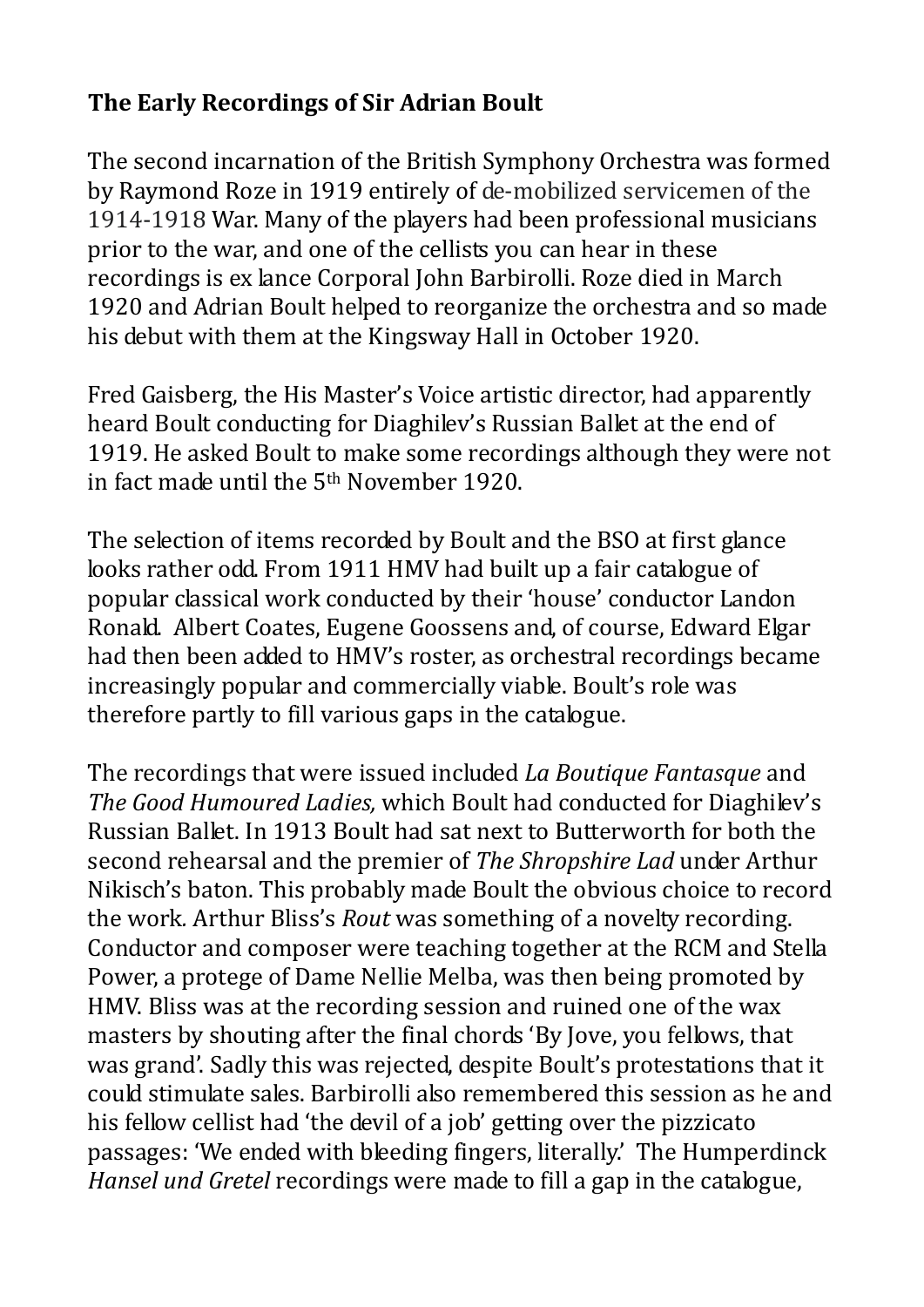Humperdinck had died on the 27th September 1921, and the *Prelude* was recorded just over a month later, clearly this record sold well and plugged a gap in the catalogue so a second record with further extracts was forthcoming.

Unissued recordings included Butterworth's *English Idyll, No.1*, Holst's *2 Songs without Words, Op 22* and Wagner's *Siegfried Idyll.* Thankfully examples of these were recorded later in Boult's career. Nine of the fourteen sides presented here, including *La Boutique Fantasque, The Good Humoured Ladies, Rout* and the *Hexenritt* from *Hansel and Gretel* were never again recorded by Boult.

All the recordings were issued between February 1921 and June 1922. Unfortunately the British Symphony Orchestra was not viable and had to be disbanded around June 1923. Recordings of *La Boutique Fantasque* and *Rout* were the first to be deleted, in December 1923. Electrical recording made the other recordings obsolete by 1926 leaving only the excerpts from *Hansel and Gretel*, the overture in 1927, when it was replaced by Coates, and the companion record, in June 1928.

To understand what we are listening to it is a good idea to imagine what the recording room was like and the sort of sound that was produced on the day. A full orchestra was not used, at the very most thirty or so players but often times just twenty. Roughly half the players were strings, an equal number of woodwind and brass, plus timpani and drums. They were then tightly packed together in a recording room that measured about 7 metres square and 3 metres high. The walls were wood panelled and understandably reverberant. Boult, without much exaggeration, said it 'would hardly have held a full-size billiard table.'

They faced a cubical which stood out from one wall with two, or sometimes three, metal horns projecting from it. The strings were closest to one horn, the leader so close as to be almost inside the bell. The woodwind faced another horn, the brass, seated on raised platforms, would play over the heads of the strings, and the tuba, which acted as double-bass, sat at the very back. The percussion was as close